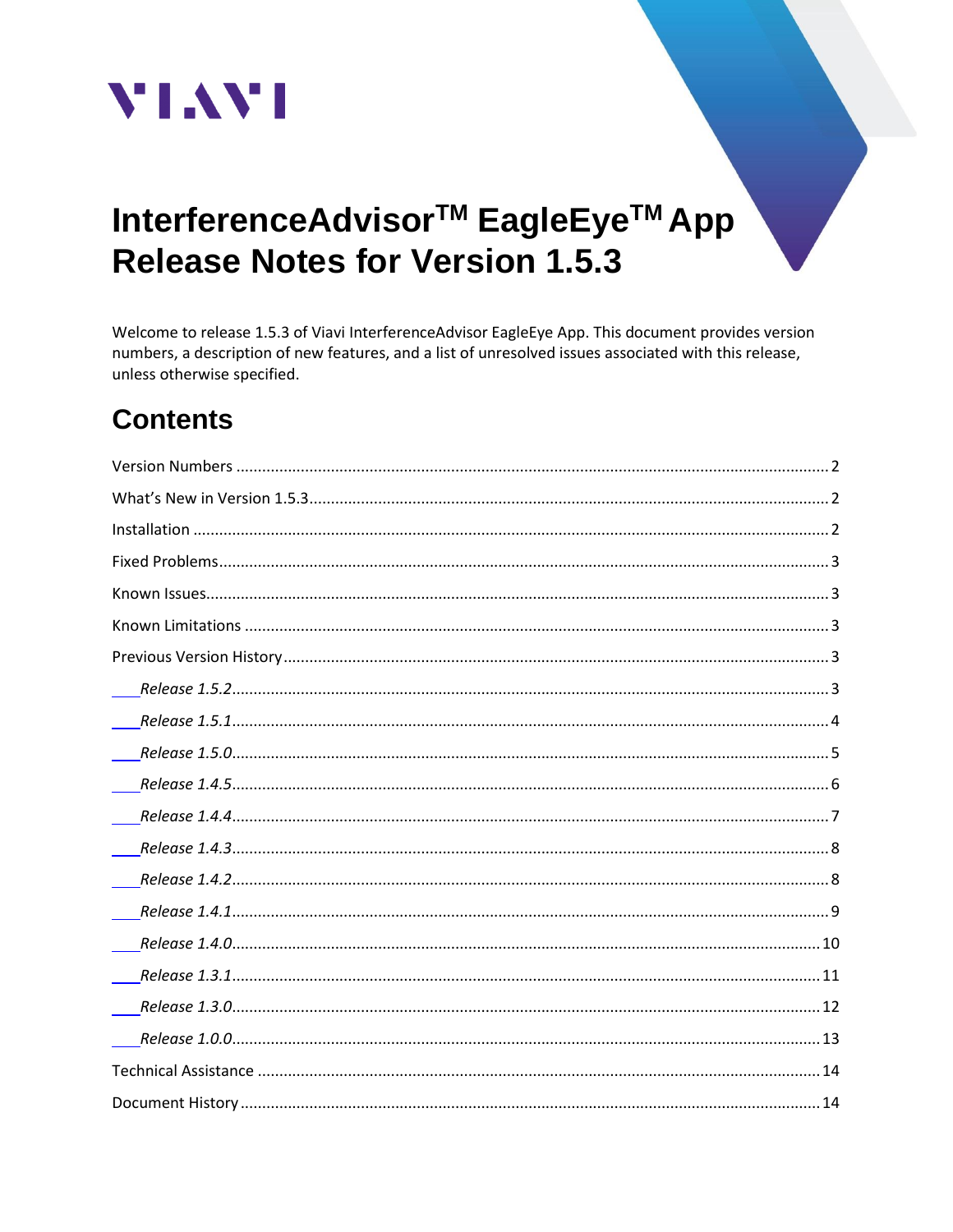# <span id="page-1-0"></span>**Version Numbers**

The following table lists the versions of related VIAVI hardware and/or software that can be used in conjunction with this release for InterferenceAdvisor EagleEye App.

#### **Software Application Version Configuration**

| <b>FAPIPFVP</b><br>. |  |
|----------------------|--|
|                      |  |

#### **Compatible Instrument Firmware Version**

| JD780A, JD780B, or JD740B series | 3.100.032 or higher  |
|----------------------------------|----------------------|
| CellAdvisor 5G                   | 5.075.006r or higher |
| OneAdvisor-800                   | 3.1.1                |

## <span id="page-1-1"></span>**What's New in Version 1.5.3**

▪ None

### <span id="page-1-2"></span>**Installation**

- Online update is enabled with the following procedures:
	- o Run the EagleEye app.
	- o Go to **Settings**.
	- o Tap **About EagleEye**.
	- o Tap the **SOFTWARE UPDATE** button.

#### **System requirement**

- Android tablet (Samsung Galaxy Tab S2 9.7", S3 9.7", S4 10.5", or S5e 10.5", Android version 7.0/8.0 or higher) with the EagleEye app installed
- CellAdvisor JD780A, JD780B, or JD740B series (3.100.032 or higher), CellAdvisor 5G (Firmware 5.075.006r or higher) and ONA-800A (Bundle Firmware 3.1.1 or higher) with the following options installed:

CellAdvisor:

- o Option #011 Interference Analyzer (mandatory)
- o Option #010 GPS receiver and antenna (required for gated sweep mode)
- o Option #016 Wi-Fi connectivity (required for Wi-Fi communication)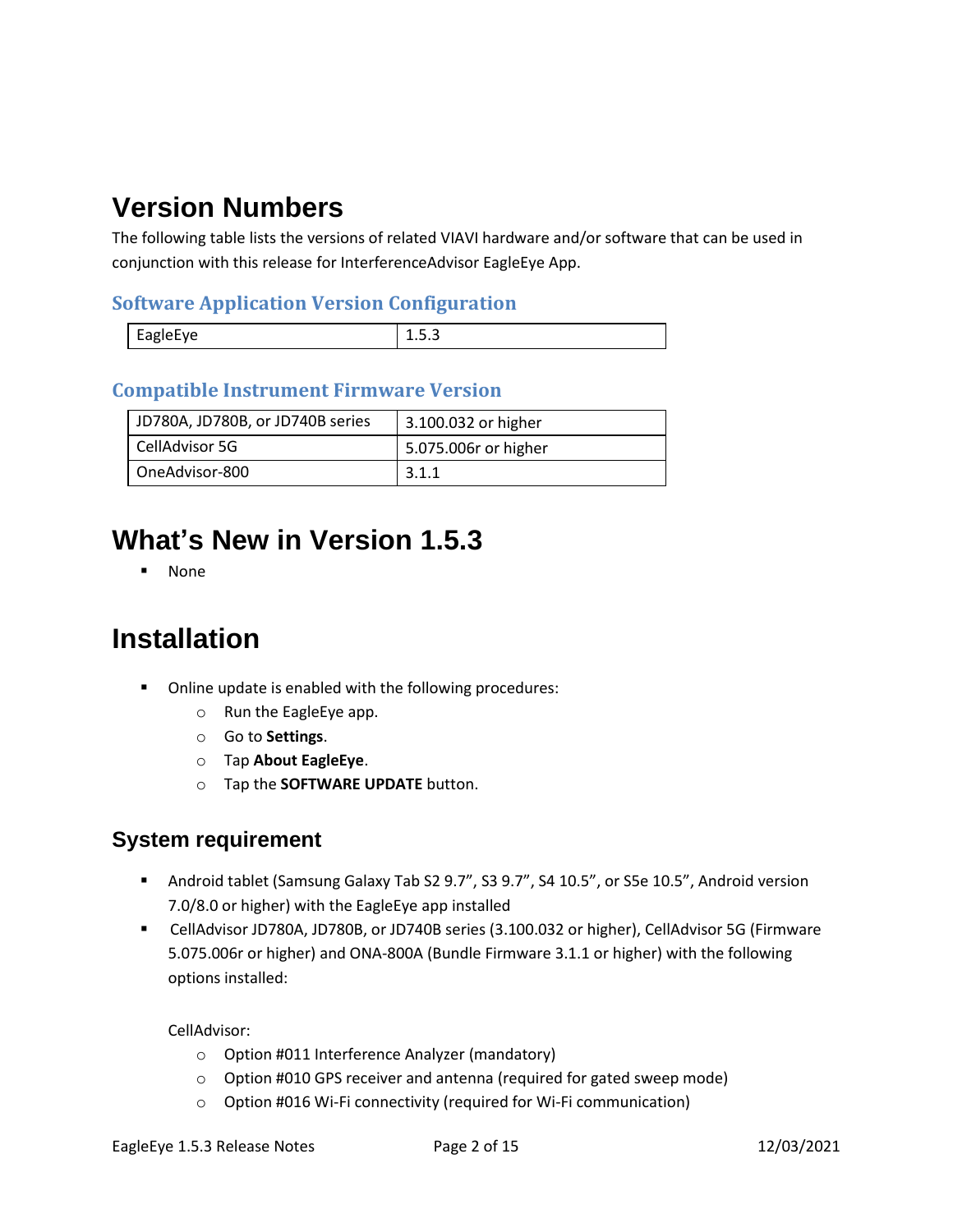CellAdvisor 5G:

- o Option S013 Interference Analyzer (mandatory)
- o Option S015 Gated Sweep (required for gated sweep mode)
- o Option S002 GPS Connectivity with GPS Antenna (required for gated sweep mode)
- o Option S004 Wi-Fi Connectivity (required for Wi-Fi communication)

#### ONA-800A:

- o Option SP-INTAN Interference Analyzer (mandatory)
- o Option SP-GSS Gated Sweep (required for gated sweep mode)
- o Option SP-GNSS GPS Connectivity with GPS Antenna (required for gated sweep mode)
- o Option MF-WIFI Connectivity (required for Wi-Fi communication)

### <span id="page-2-0"></span>**Fixed Problems**

**EX A marker set in the Spectrum Control view goes outside of the Peak Power bandwidth on the** mini spectrum in the Map view.

### <span id="page-2-1"></span>**Known Issues**

▪ None

# <span id="page-2-2"></span>**Known Limitations**

▪ None

## <span id="page-2-3"></span>**Previous Version History**

This section provides history of previous software versions.

#### <span id="page-2-4"></span>*Release 1.5.2*

## **Version Numbers**

The following table lists the versions of related VIAVI hardware and/or software that can be used in conjunction with this release for InterferenceAdvisor EagleEye App.

#### **Software Application Version Configuration**

| - - - - - |
|-----------|
|           |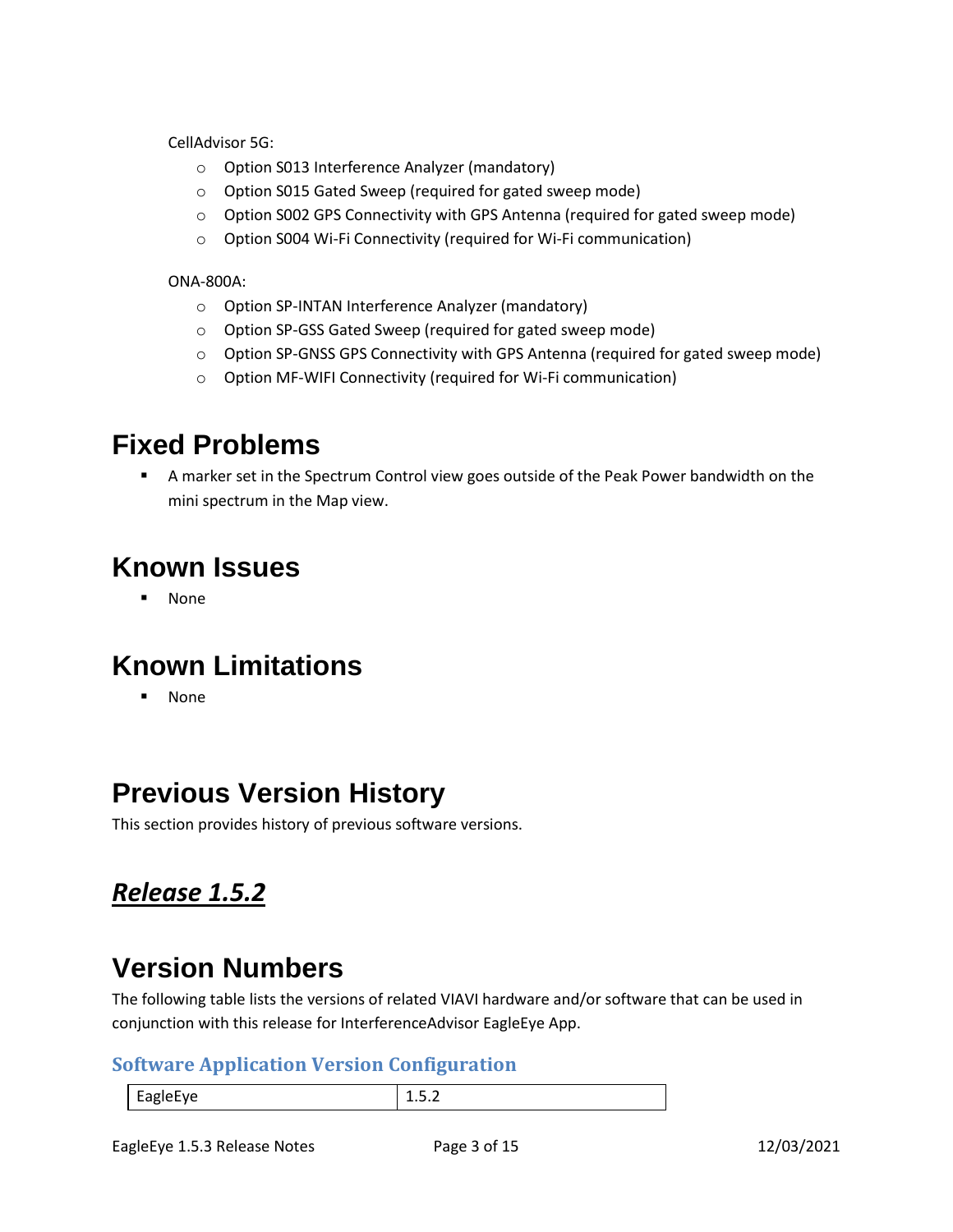#### **Compatible Instrument Firmware Version**

| JD780A, JD780B, or JD740B series | 3.100.032 or higher  |
|----------------------------------|----------------------|
| CellAdvisor 5G                   | 5.075.006r or higher |
| OneAdvisor-800                   | 3.1.1                |

## **What's New in Version 1.5.2**

▪ None

## **Fixed Problems**

- Pre-amp status mismatch between InterferenceAdvisor and CellAdvisor 5G/OneAdvisor-800
- Sweep mode mismatch between InterferenceAdvisor and CellAdvisor 5G/OneAdvisor-800
- GPS locking issue in China
- No display of spectrum trace on CellAdvisor 5G FW 5.070
- Gated Sweep mode set to ON in Spectrum Control view changed back to OFF in Map view

### **Known Issues**

▪ None

## **Known Limitations**

▪ None

#### <span id="page-3-0"></span>*Release 1.5.1*

## **Version Numbers**

The following table lists the versions of related VIAVI hardware and/or software that can be used in conjunction with this release for InterferenceAdvisor EagleEye App.

#### **Software Application Version Configuration**

| $ -$ | ----- |
|------|-------|
|      |       |

#### **Compatible Instrument Firmware Version**

| JD780A, JD780B, or JD740B series | 3.100.032 or higher |
|----------------------------------|---------------------|
|----------------------------------|---------------------|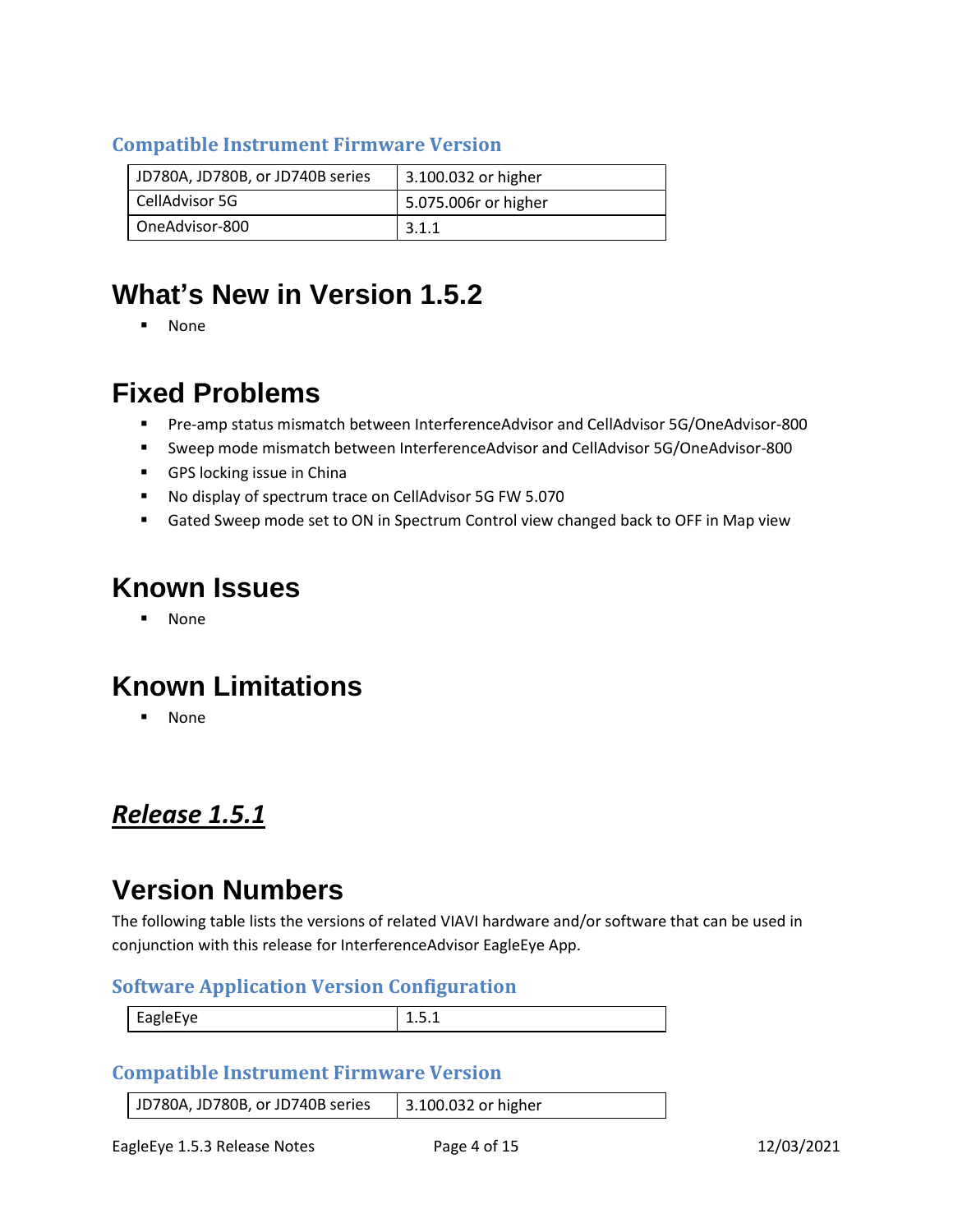| CellAdvisor 5G | 5.065.041r or higher |
|----------------|----------------------|
| OneAdvisor-800 | 1.2.0                |

## **What's New in Version 1.5.1**

▪ None

## **Fixed Problems**

■ Unable to Go Interference Hunting without Gated Sweep License and License disabled error

### **Known Issues**

■ Unable to Connect to CA5G/ONA-800 Connect to iPhone Hotspot

## **Known Limitations**

**None** 

#### <span id="page-4-0"></span>*Release 1.5.0*

### **Version Numbers**

The following table lists the versions of related VIAVI hardware and/or software that can be used in conjunction with this release for InterferenceAdvisor EagleEye App.

#### **Software Application Version Configuration**

| AU-APIe-<br>ים~− | <u></u> |
|------------------|---------|

#### **Compatible Instrument Firmware Version**

| JD780A, JD780B, or JD740B series | 3.100.032 or higher  |
|----------------------------------|----------------------|
| CellAdvisor 5G                   | 5.065.041r or higher |
| OneAdvisor-800                   | 1.2.0                |

### **What's New in Version 1.5.0**

- Interface with CellAdvisor 5G and OneAdvisor-800
- Wireline connectivity between the tablet and the instrument via Ethernet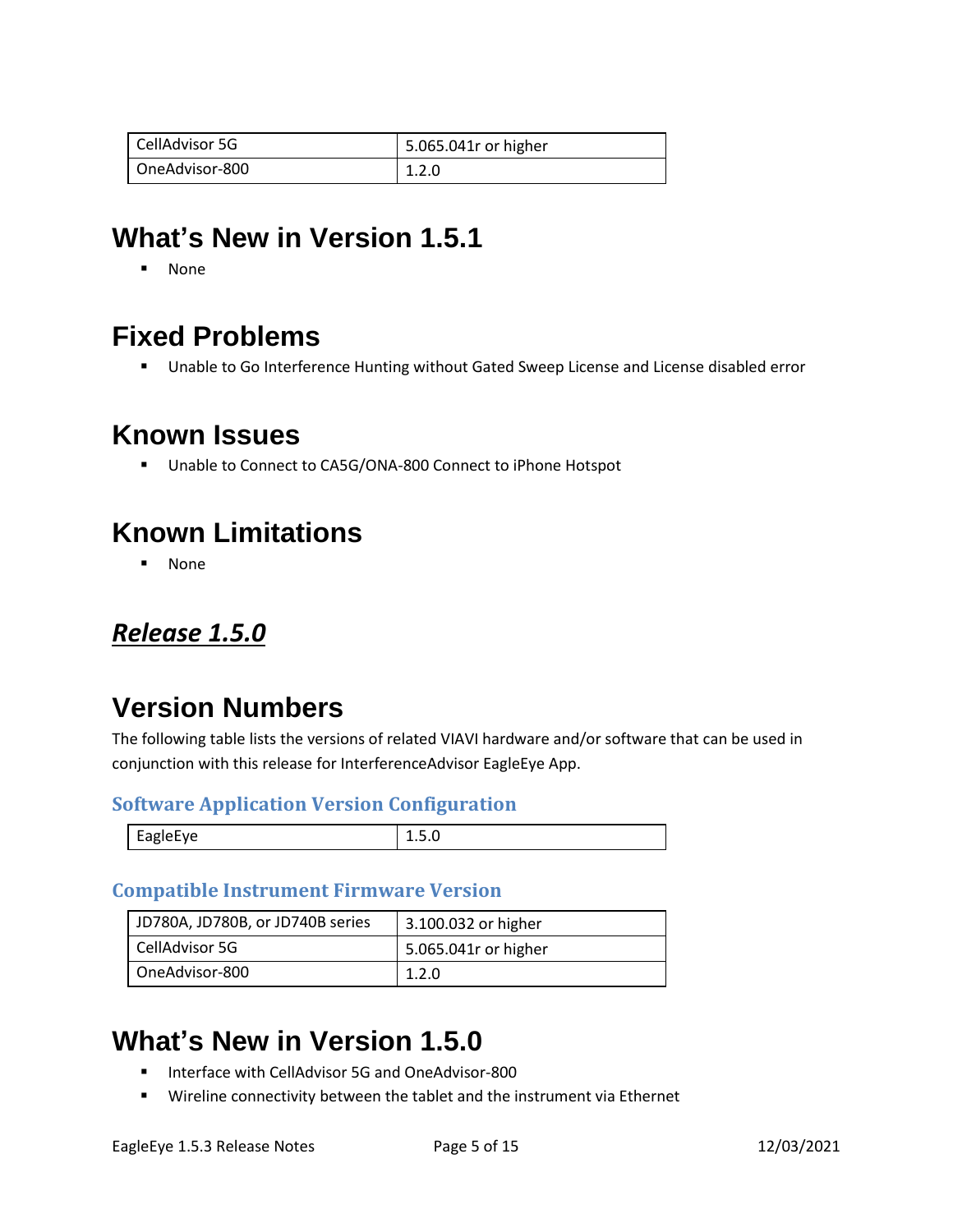■ No need of software option #180 dedicated to InterferenceAdvisor Mobile

# **Fixed Problems**

▪ None

# **Known Issues**

▪ None

# **Known Limitations**

▪ None

#### <span id="page-5-0"></span>*Release 1.4.5*

## **Version Numbers**

The following table lists the versions of related VIAVI hardware and/or software that can be used in conjunction with this release for InterferenceAdvisor EagleEye App.

#### **Software Application Version Configuration**

| ADIPF VP<br>$-90 - -$ | . . <del>.</del> |
|-----------------------|------------------|
|                       |                  |

#### **Compatible CellAdvisor Firmware Version**

| JD780A, JD780B, or JD740B series | 3.100.032 or higher |
|----------------------------------|---------------------|
|----------------------------------|---------------------|

# **What's New in Version 1.4.5**

▪ None

## **Fixed Problems**

■ Communication freeze when connected to a CellAdvisor with its Web Remote turned on or not properly turned off on the instrument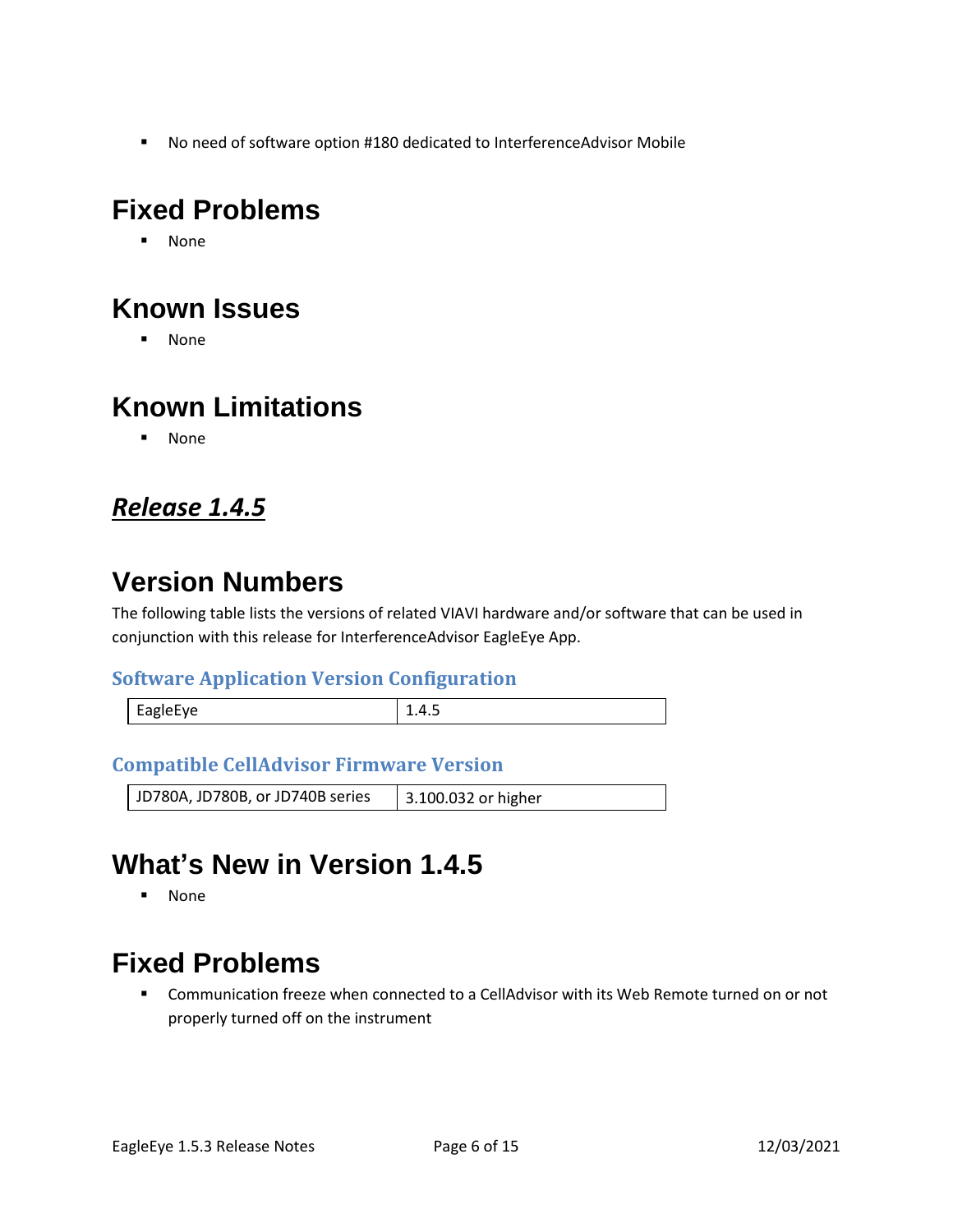# **Known Issues**

▪ None

# **Known Limitations**

▪ None

### <span id="page-6-0"></span>*Release 1.4.4*

## **Version Numbers**

The following table lists the versions of related VIAVI hardware and/or software that can be used in conjunction with this release for InterferenceAdvisor EagleEye App.

#### **Software Application Version Configuration**

| Eas<br>-- |  |
|-----------|--|
|           |  |

#### **Compatible CellAdvisor Firmware Version**

| JD780A, JD780B, or JD740B series | 3.100.032 or higher |
|----------------------------------|---------------------|

## **What's New in Version 1.4.4**

▪ None

## **Fixed Problems**

■ Could not update software to version 1.4.3 in EagleEye

## **Known Issues**

▪ None

# **Known Limitations**

▪ None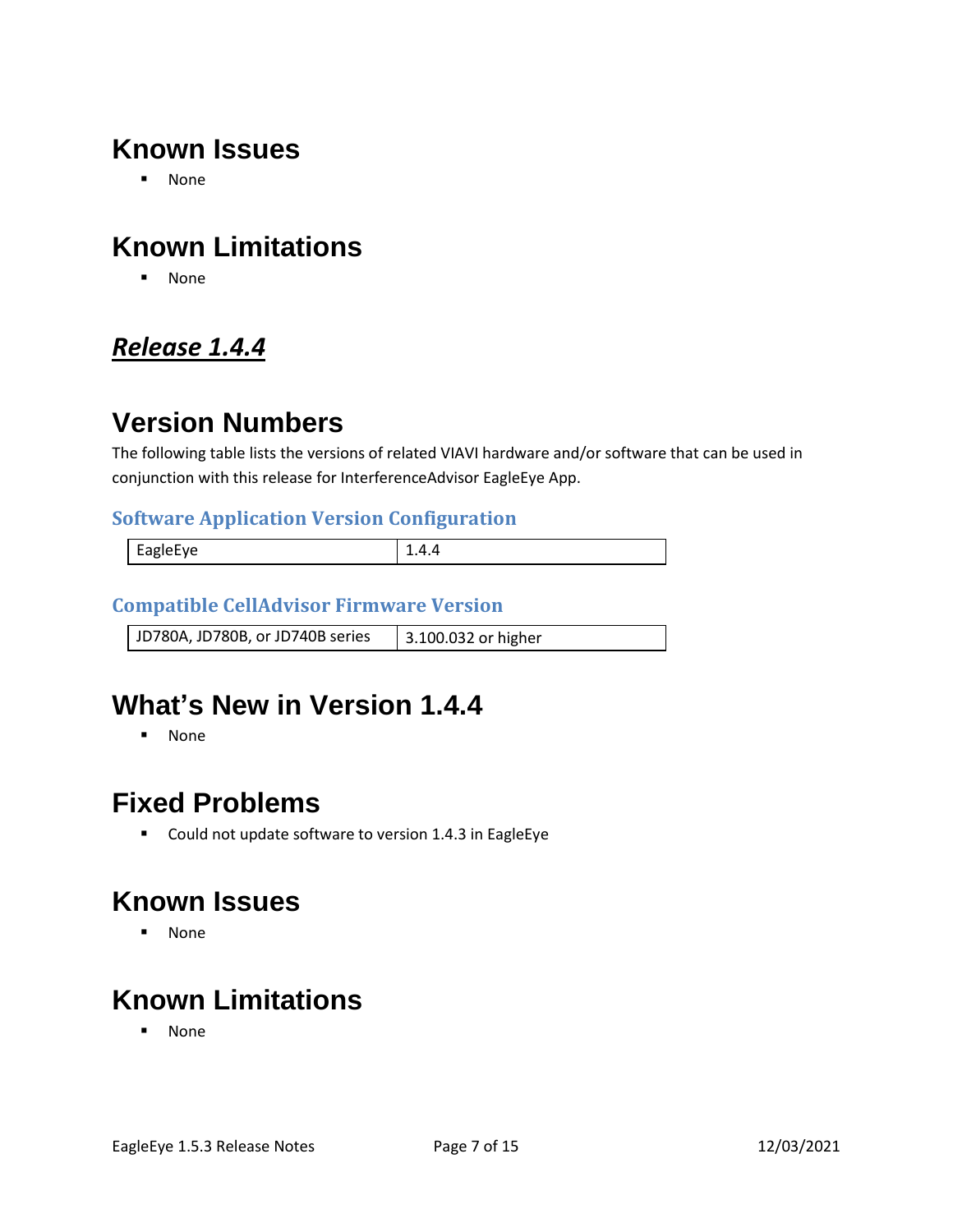## <span id="page-7-0"></span>*Release 1.4.3*

## **Version Numbers**

The following table lists the versions of related VIAVI hardware and/or software that can be used in conjunction with this release for InterferenceAdvisor EagleEye App.

#### **Software Application Version Configuration**

| EagleEye | . д<br>∸.⊤.J |
|----------|--------------|

#### **Compatible CellAdvisor Firmware Version**

JD780A, JD780B, or JD740B series | 3.100.032 or higher

## **What's New in Version 1.4.3**

■ Support of new display resolution (2560 x 1600 pixels) of Samsung Galaxy Tab S4

### **Fixed Problems**

■ After creating a report file, could not open the saved file in .pdf

### **Known Issues**

▪ None

### **Known Limitations**

▪ None

## <span id="page-7-1"></span>*Release 1.4.2*

# **Version Numbers**

The following table lists the versions of related VIAVI hardware and/or software that can be used in conjunction with this release for InterferenceAdvisor EagleEye App.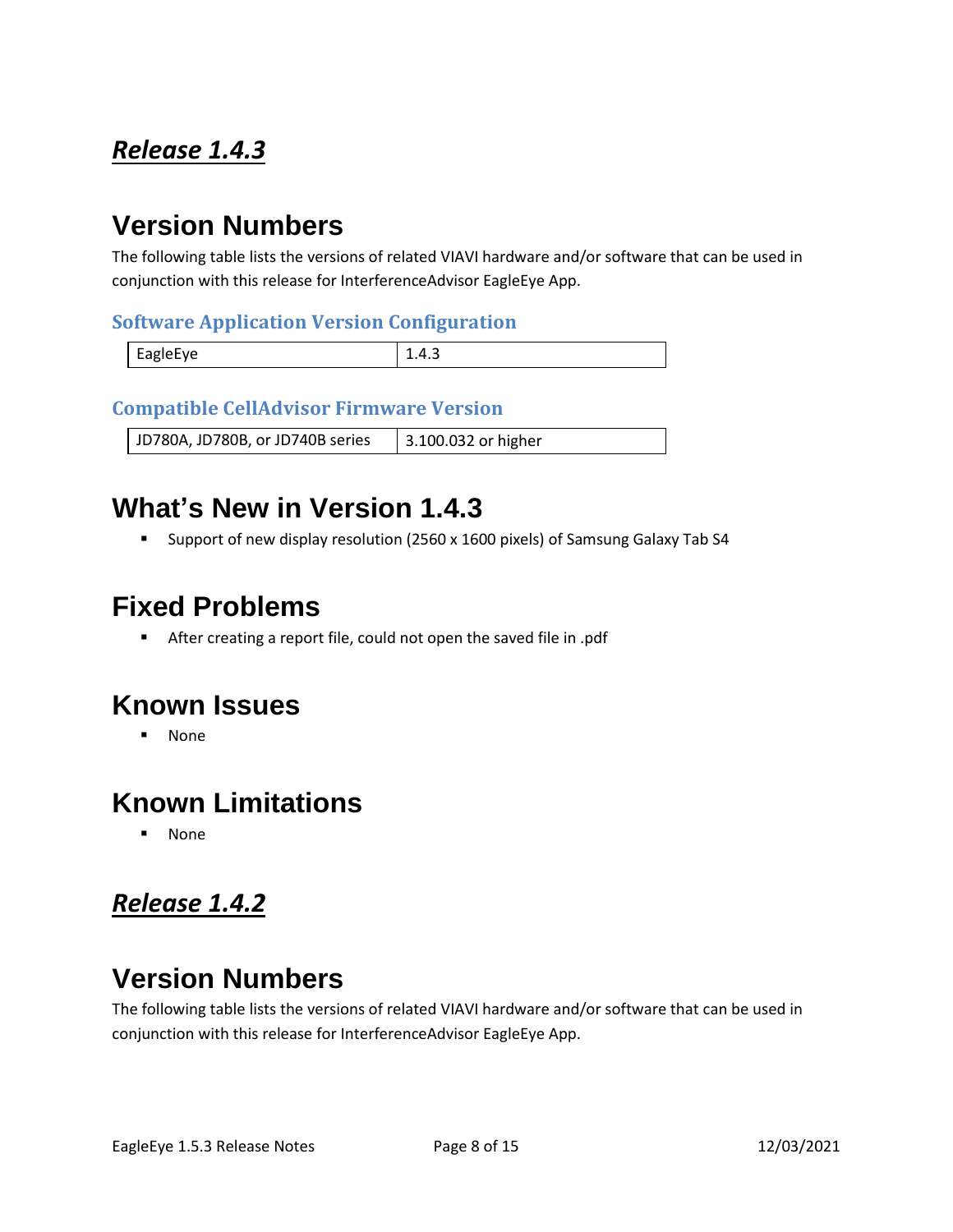#### **Software Application Version Configuration**

EagleEye 2.4.2

#### **Compatible CellAdvisor Firmware Version**

JD780A, JD780B, or JD740B series | 3.090.032 or higher

### **What's New in Version 1.4.2**

▪ None

#### **Problems**

- Crash on the spectrum view inside the replay mode
- License validation error on a registered tablet

### **Known Issues Fixed**

▪ None

### **Known Limitations**

▪ None

#### <span id="page-8-0"></span>*Release 1.4.1*

### **Version Numbers**

The following table lists the versions of related VIAVI hardware and/or software that can be used in conjunction with this release for InterferenceAdvisor EagleEye App.

#### **Software Application Version Configuration**

| EagleEye | -- - - - |
|----------|----------|
|          |          |

#### **Compatible CellAdvisor Firmware Version**

| JD780A, JD780B, or JD740B series | 3.090.032 or higher |
|----------------------------------|---------------------|
|----------------------------------|---------------------|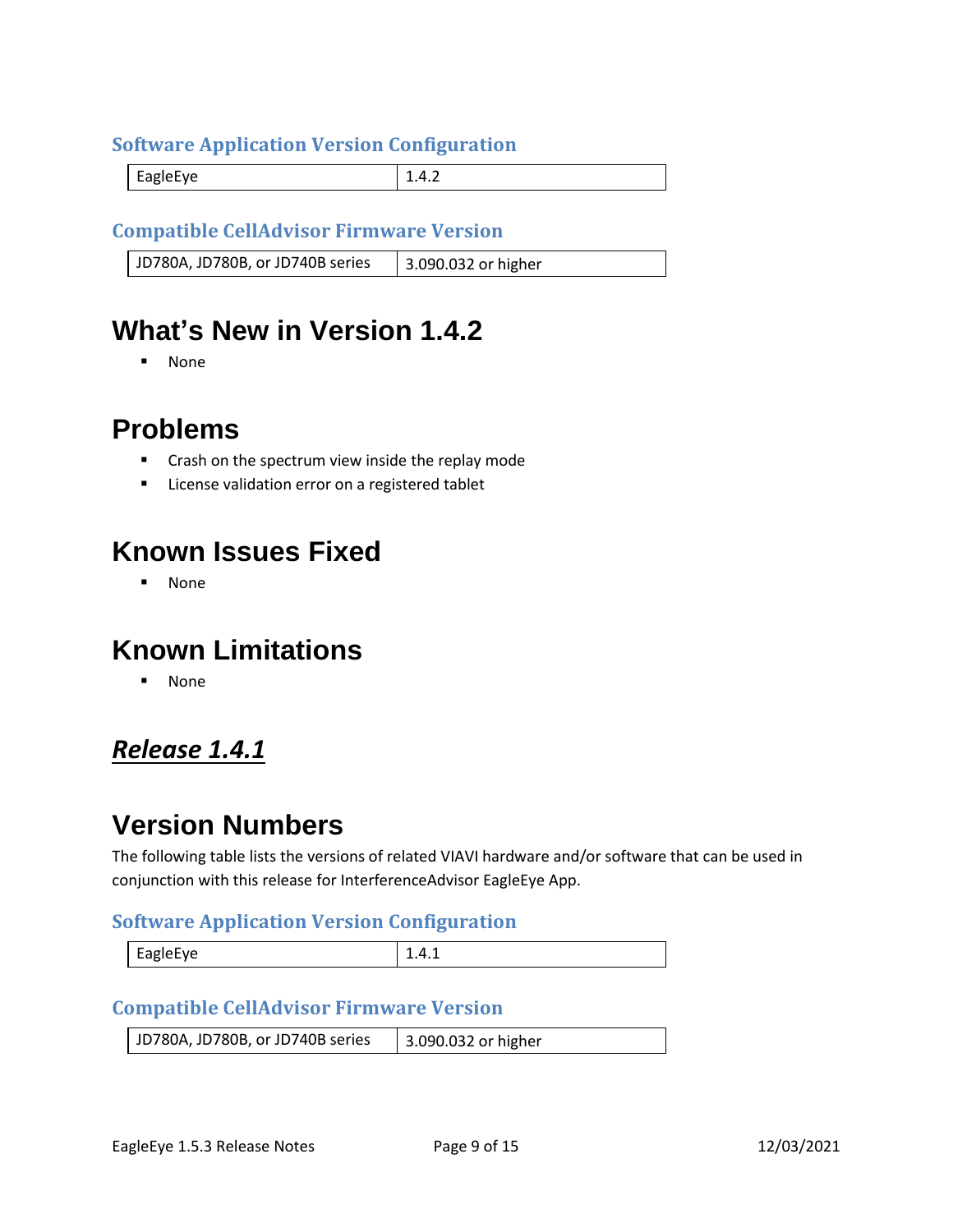# **What's New in Version 1.4.1**

**■** Timestamp added to the breadcrumb details in the Map view and the History

## **Fixed Problems**

- Offline Map Downloader
	- o Improved to load the world map when going to the offline map downloader
	- o Changed to go to my location when the 'my location' icon is tapped once
	- o Changed to load a map area initially based on the current location for a first-time user
- For users in China only Fixed the GPS lock problem with OpenStreetMap. It requires the language setting set to Chinese to have the GPS work properly.

### **Known Issues**

**None** 

# **Known Limitations**

▪ None

#### <span id="page-9-0"></span>*Release 1.4.0*

## **Version Numbers**

The following table lists the versions of related VIAVI hardware and/or software that can be used in conjunction with this release for InterferenceAdvisor EagleEye App.

#### **Software Application Version Configuration**

|  | -agiel ve<br>-<br>סים | __ |
|--|-----------------------|----|
|--|-----------------------|----|

#### **Compatible CellAdvisor Firmware Version**

| JD780A, JD780B, or JD740B series | 3.090.032 or higher |
|----------------------------------|---------------------|
|----------------------------------|---------------------|

## **What's New in Version 1.4.0**

- New enhancement release of software application with the following features:
	- o Supportability of OpenStreetMap and offline maps
	- o Autosave of trace data and screenshots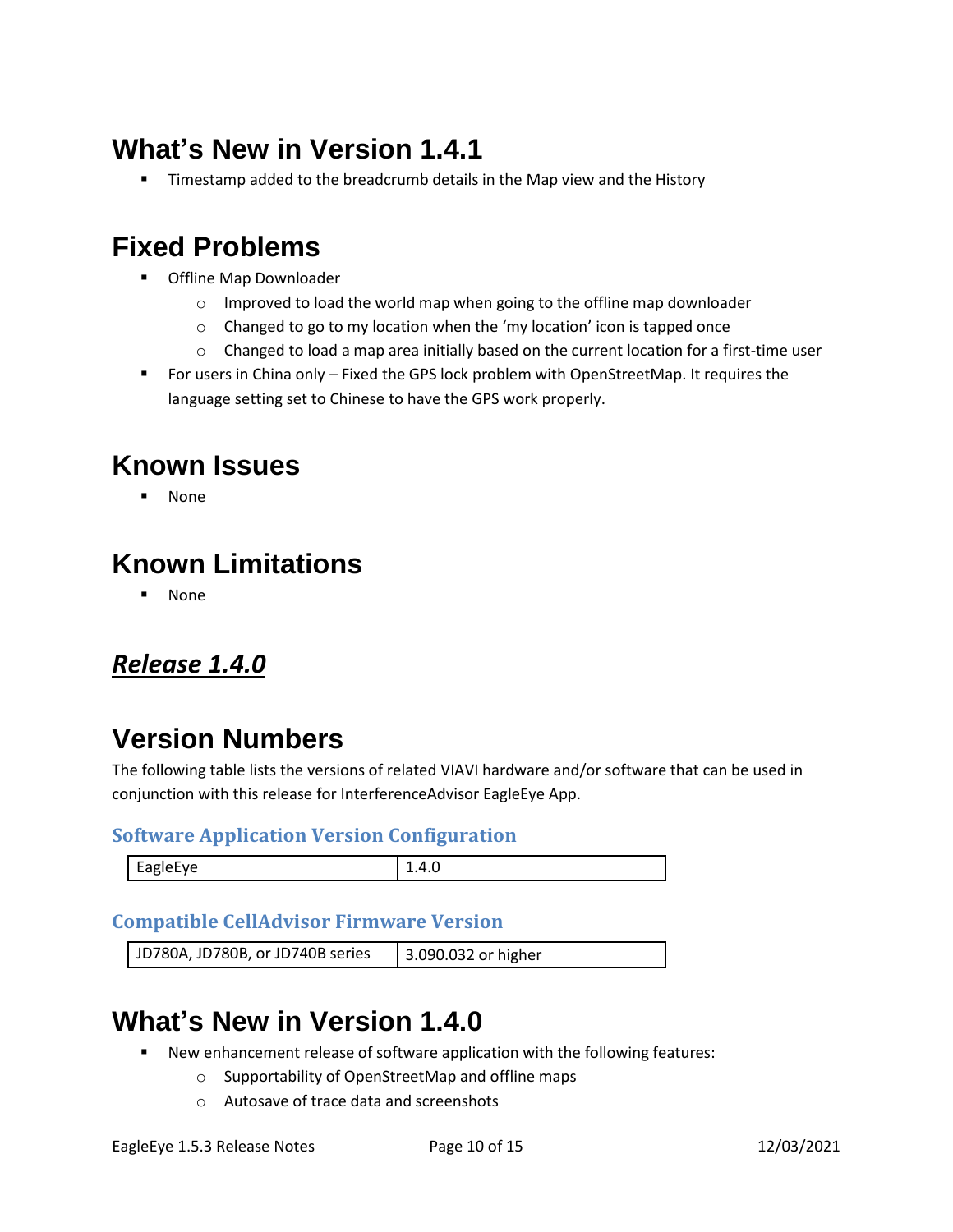- o Display of warning message at the start of the EagleEye app
- o Software update without connecting to a CellAdvisor
- o Addition of the spectrum 'Hold' button to pause/resume the trace update
- o Touch screen lock when driving
- o Language in Chinese

### **Fixed Problems**

▪ None

### **Known Issues**

▪ None

# **Known Limitations**

▪ None

#### <span id="page-10-0"></span>*Release 1.3.1*

# **Version Numbers**

The following table lists the versions of related VIAVI hardware and/or software that can be used in conjunction with this release for InterferenceAdvisor EagleEye App.

#### **Software Application Version Configuration**

|  | auiprve<br>$  -$ | .<br>---- |
|--|------------------|-----------|
|--|------------------|-----------|

#### **Compatible CellAdvisor Firmware Version**

| JD780A, JD780B, or JD740B series | 3.065.447, 3.066.047, 3.070.041 |
|----------------------------------|---------------------------------|
|                                  | and later                       |

# **What's New in Version 1.3.1**

- New enhancement release of software application with the following features:
	- $\circ$  If there is no server response, users can still use the EagleEye app without closing it.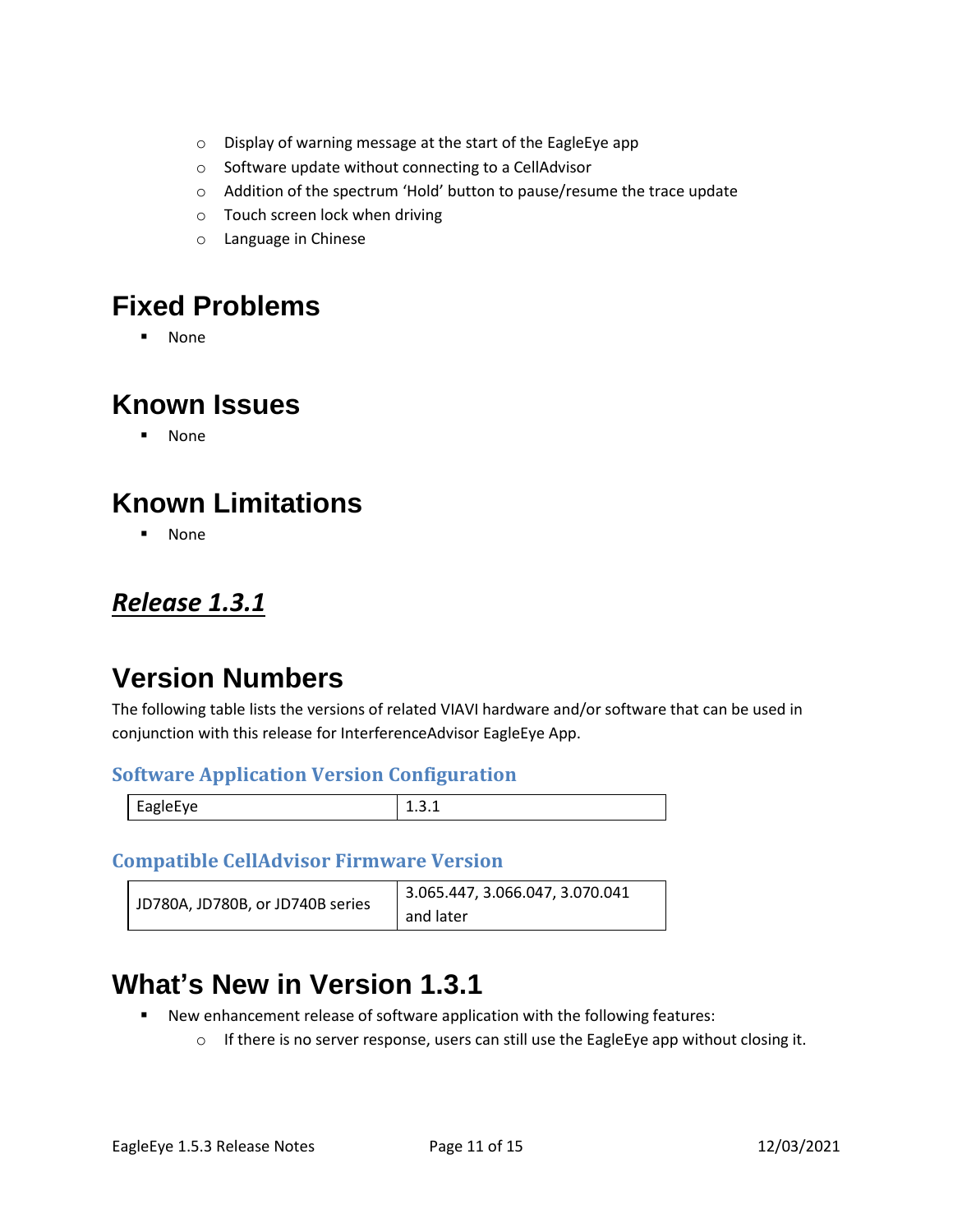# **Fixed Problems**

▪ None

# **Known Issues**

▪ None

# **Known Limitations**

▪ None

#### <span id="page-11-0"></span>*Release 1.3.0*

## **Version Numbers**

The following table lists the versions of related VIAVI hardware and/or software that can be used in conjunction with this release for InterferenceAdvisor EagleEye App.

#### **Software Application Version Configuration**

| $\overline{\phantom{0}}$<br>$\sim$ $\sim$<br><b>E</b> APIAFVA<br>$-90 - -$ |  |
|----------------------------------------------------------------------------|--|
|                                                                            |  |

#### **Compatible CellAdvisor Firmware Version**

| JD780A, JD780B, or JD740B series | 3.065.447, 3.066.047, 3.070.041 |
|----------------------------------|---------------------------------|
|                                  | and later                       |

## **What's New in Version 1.3.0**

- New enhancement release of software application with the following features:
	- o Mini spectrogram on the map view (real time)
	- o Enable a marker to easily set and move to a designated frequency
	- o Sensitivity mode to support a quick move to an optimized mode based on pre-defined settings (shortcut)
	- o Sweep mode control between Fast and Normal
	- o Enable tracking settings
	- $\circ$  Enable peak power bandwidth setting so that users can set peak power bandwidth to be included on location estimation within the span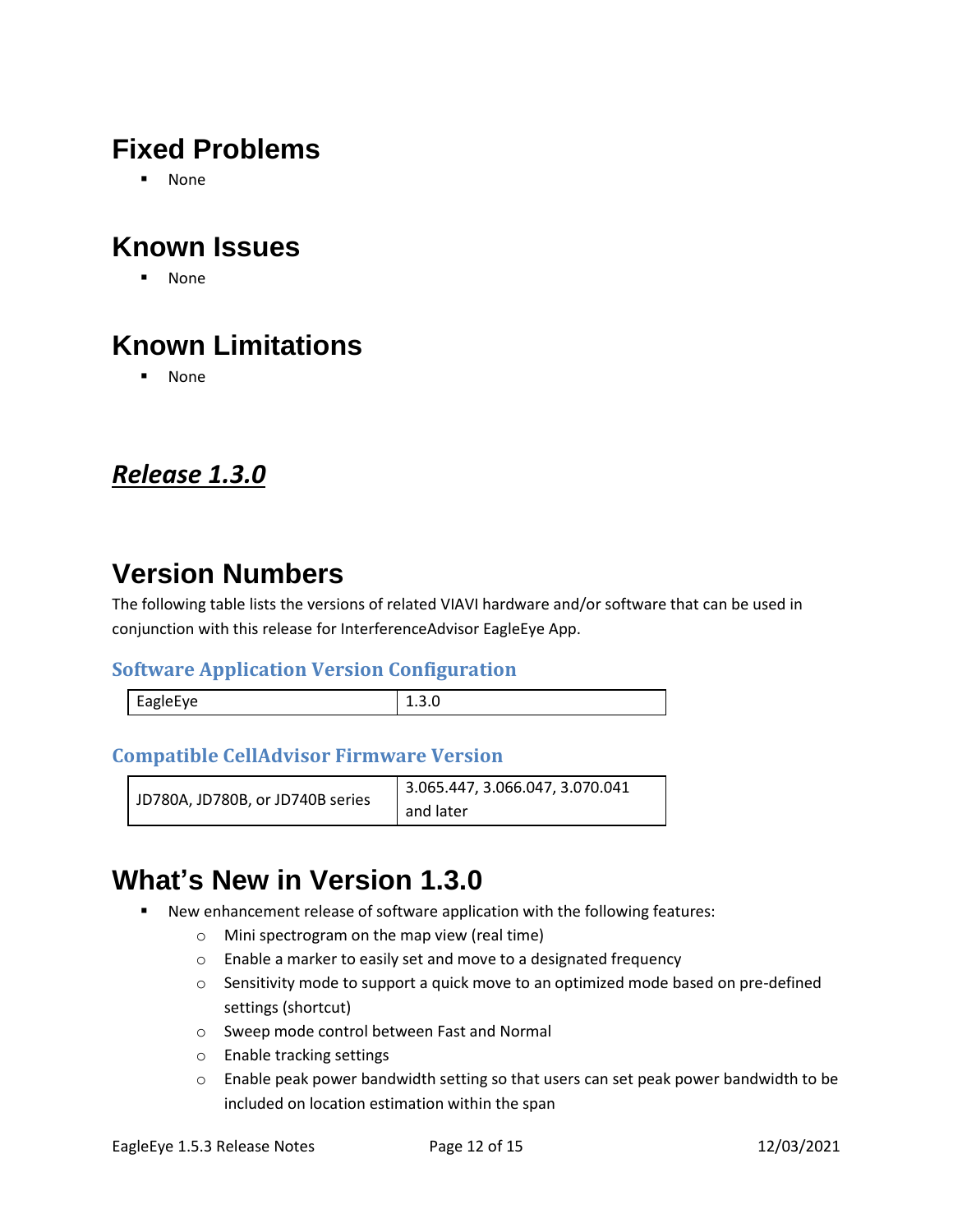- o Enable a voice prompt repeatedly after the first estimation
- o Add a hide and show menu
- o Add s shortcut to show satellite view
- o Alarm sound control for spectrum limit alarm and/or map view alarm
- o Improve usability to quickly access and/or change configurations.
- o Spectrum information display (RBW, Atten, Preamp)
- $\circ$  Add channel power bandwidth setting values on the spectrum display (Mini spectrum, Spectrum, Spectrum Control)
- o Match the color set in a map view and a history view
- o USBTMC communication
- o Support gated sweep setting for TDD interference hunting
- o License activation control
- o Logging with power history graph

### **Fixed Problems**

**None** 

#### **Known Issues**

▪ None

### **Known Limitations**

▪ None

#### <span id="page-12-0"></span>*Release 1.0.0*

### **Version Numbers**

The following table lists the versions of related VIAVI hardware and/or software that can be used in conjunction with this release for InterferenceAdvisor EagleEye App.

#### **Software Application Version Configuration**

| $\overline{\phantom{0}}$<br>EagleFye |  |
|--------------------------------------|--|
|                                      |  |

#### **Compatible CellAdvisor Firmware Version**

JD780A, JD780B, or JD740B series  $\parallel$  3.061.xxx and later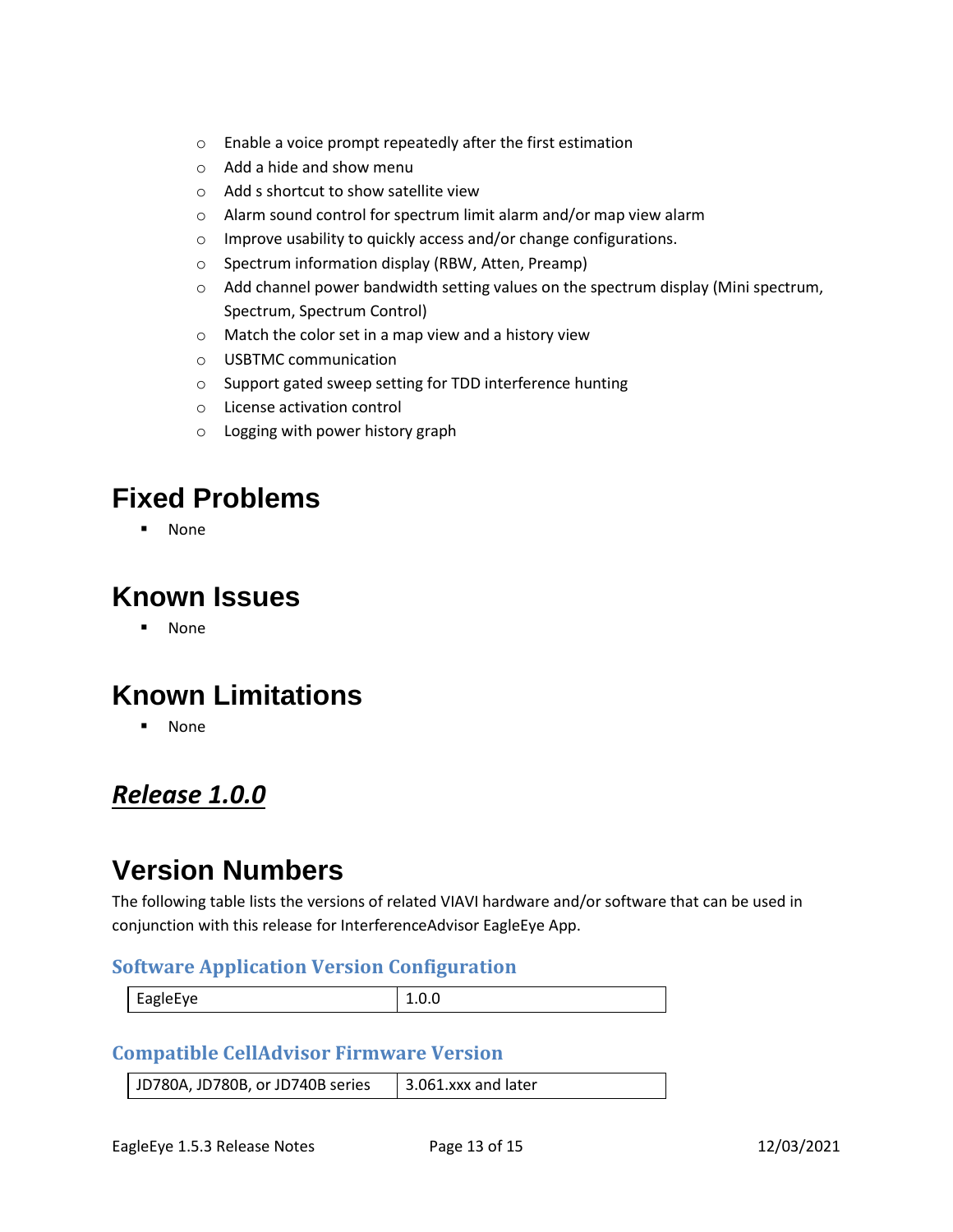# **What's New in Version 1.0.0**

- First release of software application with the following features:
	- o Visualize received signal strength on the roads
	- o Indicate suspected area of interference onto map
	- o Directions and navigations
	- o Spectrum control and display

# **Fixed Problems**

▪ None

## **Known Issues**

▪ None

# **Known Limitations**

▪ None

## <span id="page-13-0"></span>**Technical Assistance**

For assistance related to the use of your product, call or e-mail VIAVI Technical Assistance Center (TAC) in your region. For a current listing of TAC phone numbers and e-mail addresses, go to: *<http://www.viavisolutions.com/en/services-and-support/support/technical-assistance>*

### <span id="page-13-1"></span>**Document History**

| <b>Revision</b>  | Date          | <b>Reason for revision</b> |
|------------------|---------------|----------------------------|
| 22114264 rev 000 | June 20, 2016 | 1.0.0 EagleEye App Release |
| 22114264 rev 001 | July 24, 2017 | 1.3.0 EagleEye App Release |
| 22114264 rev 002 | Sep 25, 2017  | 1.3.1 EagleEye App Release |
| 22114264 rev 003 | May 16, 2018  | 1.4.0 EagleEye App Release |
| 22114264 rev 004 | Aug 17, 2018  | 1.4.1 EagleEye App Release |
| 22114264 rev 005 | Sep 27, 2018  | 1.4.2 EagleEye App Release |
| 22114264 rev 006 | Jan 30, 2019  | 1.4.3 EagleEye App Release |
| 22114264 rev 007 | Mar 21, 2019  | 1.4.4 EagleEye App Release |
| 22114264 rev 008 | June 3, 2019  | 1.4.5 EagleEye App Release |